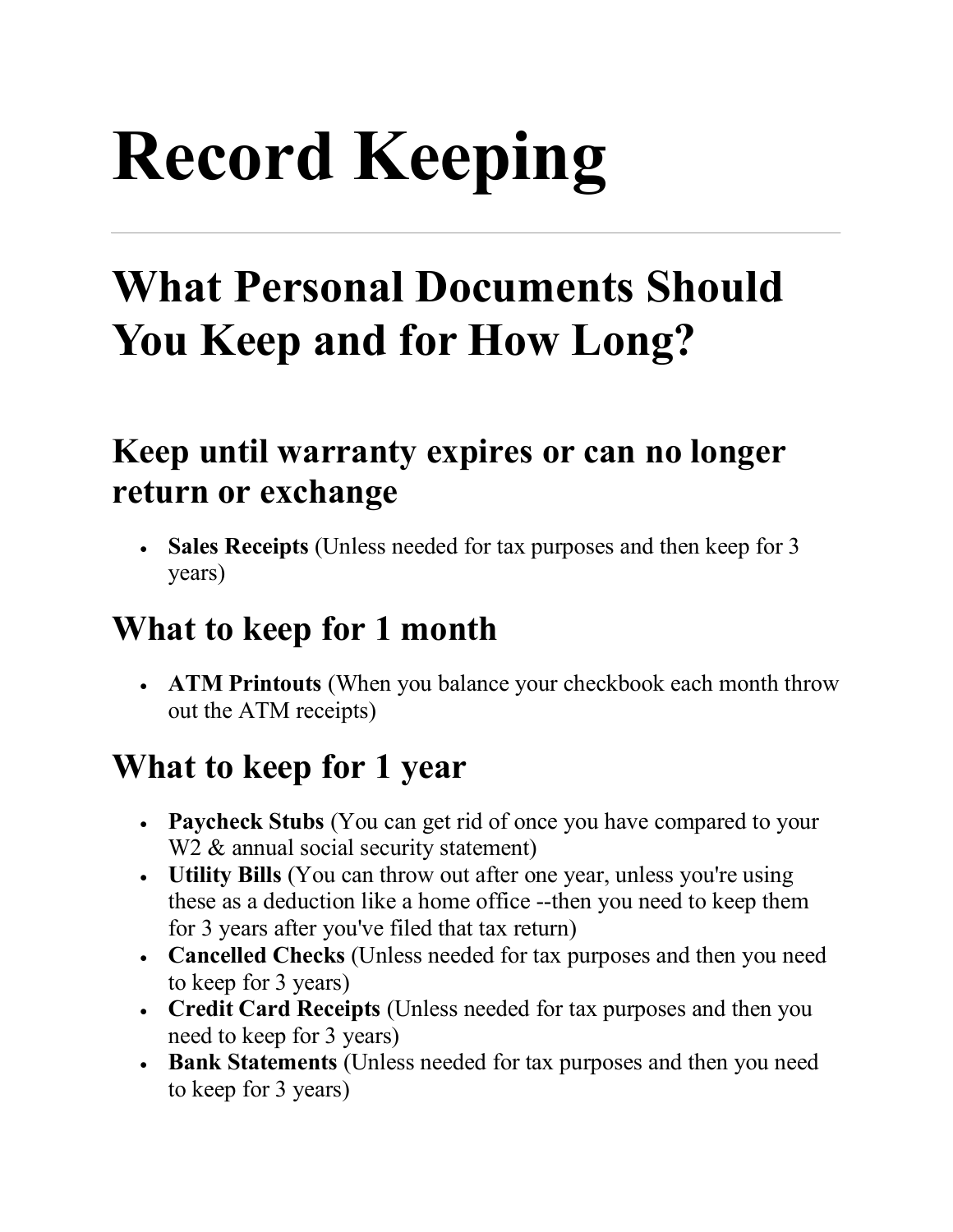• **Quarterly Investment Statements** (Hold on to until you get your annual statement)

#### **What to keep for 3 years**

- **Income Tax Returns** (Please keep in mind that you can be audited by the IRS for no reason up to three years after you filed a tax return. If you omit 25% of your gross income that goes up to 6 years and if you don't file a tax return at all, there is no statute of limitations.)
- **Medical Bills and Cancelled Insurance Policies**
- **Records of Selling a House** (Documentation for Capital Gains Tax)
- **Records of Selling a Stock** (Documentation for Capital Gains Tax)
- **Receipts, Cancelled Checks and other Documents that Support Income or a Deduction on your Tax Return** (Keep 3 years from the date the return was filed or 2 years from the date the tax was paid - which ever is later)
- **Annual Investment Statement** (Hold onto 3 years after you sell your investment.)

#### **What to keep for 7 years**

• **Records of Satisfied Loans**

#### **What to hold while active**

- **Contracts**
- **Insurance Documents**
- **Stock Certificates**
- **Property Records**
- **Stock Records**
- **Records of Pensions and Retirement Plans**
- **Property Tax Records Disputed Bills** (Keep the bill until the dispute is resolved)
- **Home Improvement Records** (Hold for at least 3 years after the due date for the tax return that includes the income or loss on the asset when it's sold)